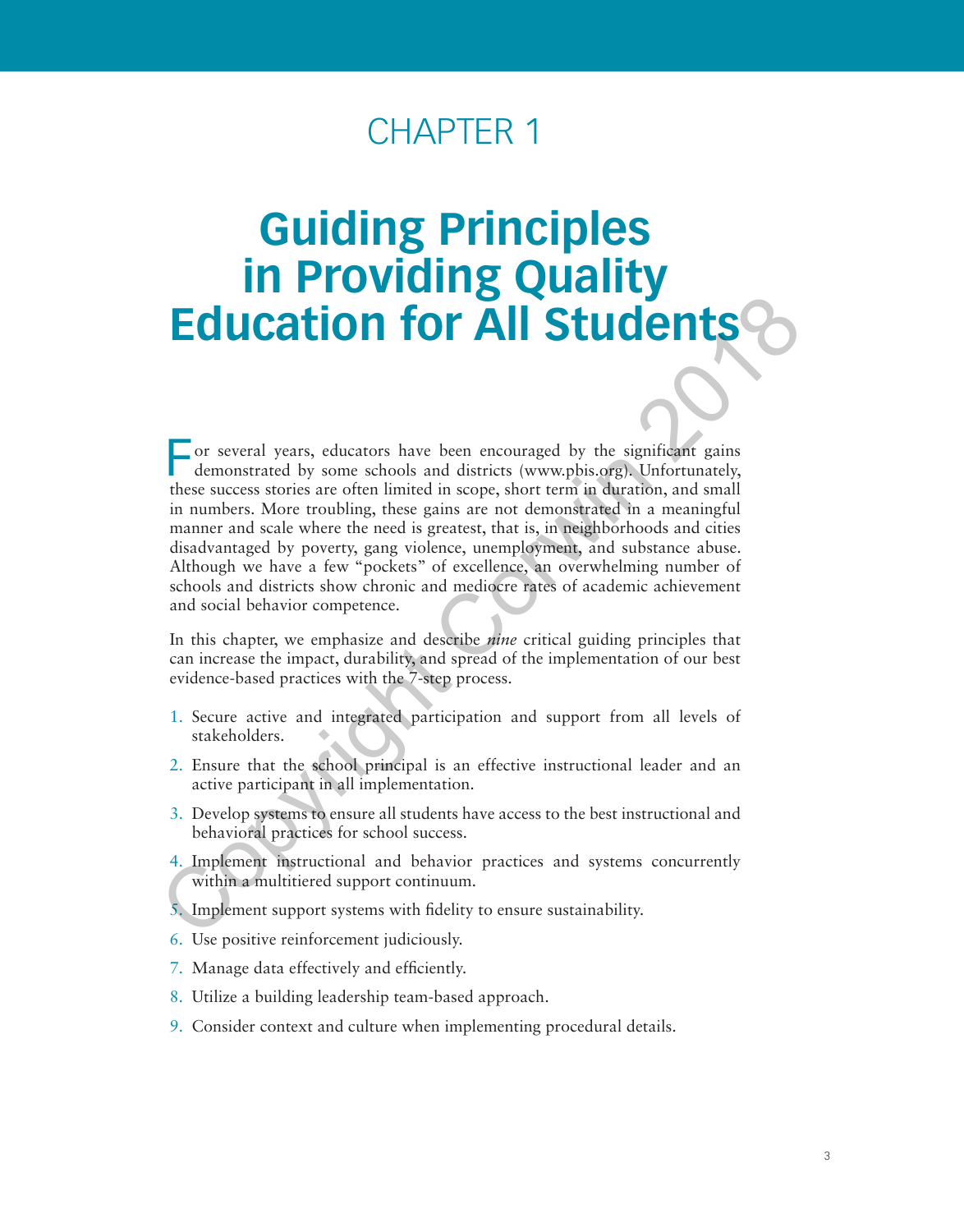#### *Guiding Principle One*



*Secure Active and Integrated Participation and Support From All Levels of Stakeholders*

Without question, education systems are complex and multilayered organizations involving many different stakeholders. Effective and relevant implementation at the school level requires that key and influential stakeholders be actively involved, committed, visible, and represented. Everyone from the highest level of government to individuals working directly with the students must be actively and systematically involved.

In general, these stakeholders shape policy, serve as advocates, assist in problem solving and decision making, provide material and knowledge resources, participate in practice implementation, model expected behavior and practices, disseminate information, enhance public visibility, and hold implementers accountable. Specifically, stakeholders at the neighborhood, county, state, and national levels include family members, neighbors, business owners, law enforcement, community advocates, politicians, higher education faculty, social welfare, and medical professionals. More specifically, at the school level, stakeholders include students, support staff (e.g., paraprofessionals, office, cafeteria, bus, custodial, security), and family members. Secure Active and Integrated Participation and Support<br>
From All Levels of Stakeholders<br>
From All Levels of Stakeholders<br>
Without question, education systems are complex and multilayered organizations<br>
involving many diffe

At the national level, former President Obama, in signing the My Brother's Keeper initiative (2014), made the following appeal:

That this challenge encourages communities (cities, rural municipalities, and tribal nations) to implement a coherent cradle-to-college-and-career strategy for improving the life outcomes of all young people to ensure that they can reach their full potential, regardless of who they are, where they come from, or the circumstances into which they are born.

Similarly, then Secretary of Education Arne Duncan and Attorney General Eric Holder (2011) announced the launch of the Supportive School Discipline Initiative:

"By teaming up with stakeholders on this issue and through the work of our offices throughout the Department, we hope to promote strategies that will engage students in learning and keep them safe," said Secretary Duncan.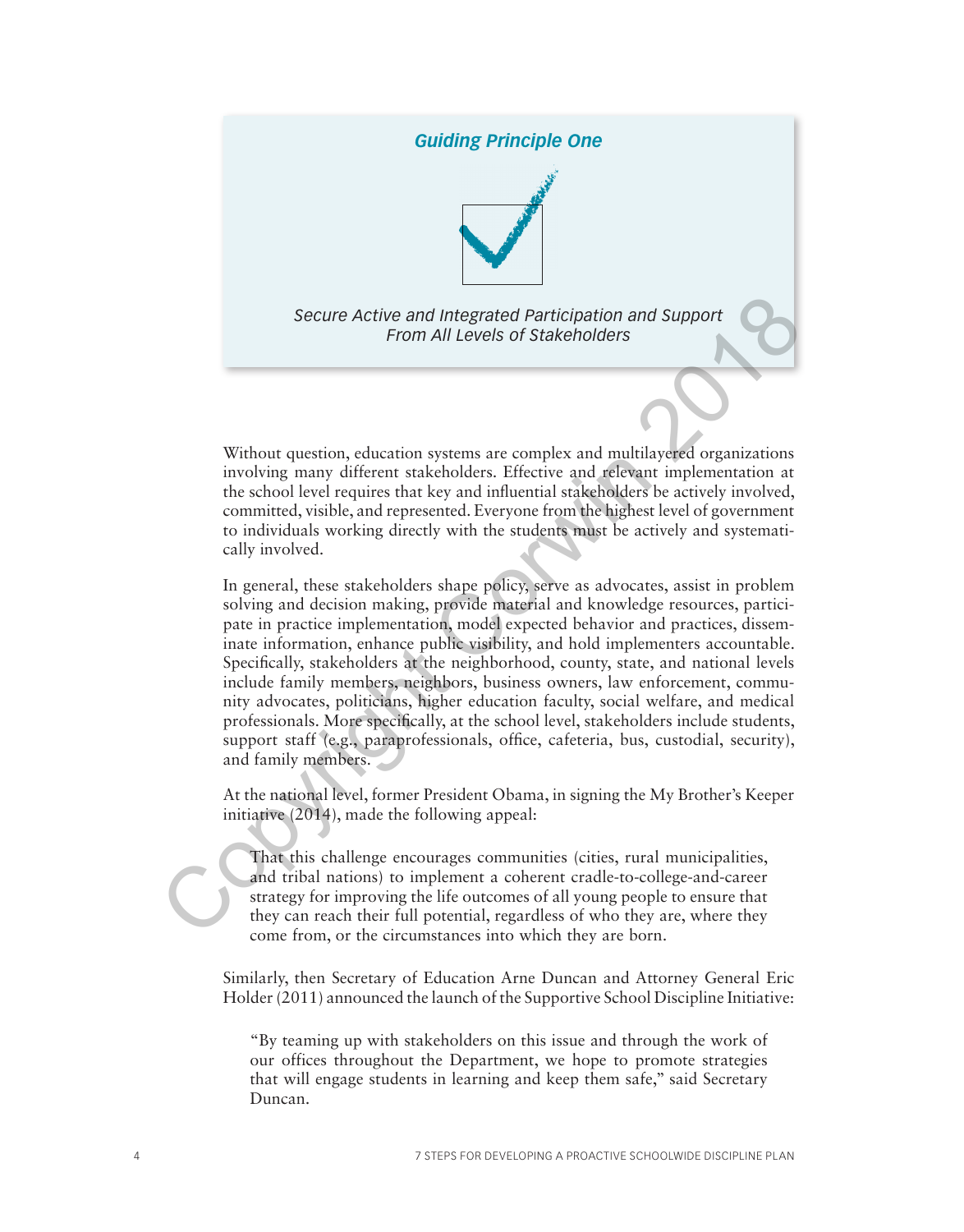State departments can and must play a leadership role in guiding and supporting schools and involved agencies. Again, positive exemplars abound showing how the state departments have accomplished this goal. For example, the West Virginia Department of Education (2002) has developed and implemented policies for establishing "Expected Behavior in Safe and Supportive Schools" (Policy 4373). Specifically, this state department focused on developing partnerships declaring that:

School systems cannot provide all of the resources and intervention services that may be required to meet the more severe behavioral needs of students or to address high need concerns within a specific community. For this reason, partnerships with other agencies and organizations are essential in order to coordinate a seamless delivery of necessary services and support to implement this policy. The WVDE shall establish state agency and organization partnerships that enhance the policy development, supports and resources to shape behaviors in safe and supportive schools. These partnerships may be both formal and informal.

An encouraging recent sign has been the recognition by schools and districts that maximizing student outcomes requires full cooperation and participation of all stakeholders and must be emphasized in school policies and procedures. For example, the purpose statement for the School Behavior Management Plan at Buncombe Community High School, North Carolina (2014–2015), begins:

Acceptable behavior is a vital and necessary part of every student's school life. It requires the cooperation of parents, teachers, administrators, and students.

To reiterate, successfully educating all students requires active recruitment, systematic involvement, and opportunities for meaningful participation of all stakeholders, who represent every level of government (federal, state, and local), school boards, service agencies, school districts, schools (administrators, teachers, support staff, and students), and communities (families, businesses, local government). Securing stakeholder participation, although challenging, is attainable and critical to the effective, durable, and relevant implementation of schoolwide behavior plans. vices that may be required to meet the more essere behavioral needs<br>for the stellar and properties such as stellar community.<br>For this reason, partnerships with other agreeds and organizations are<br>essential in order to coo

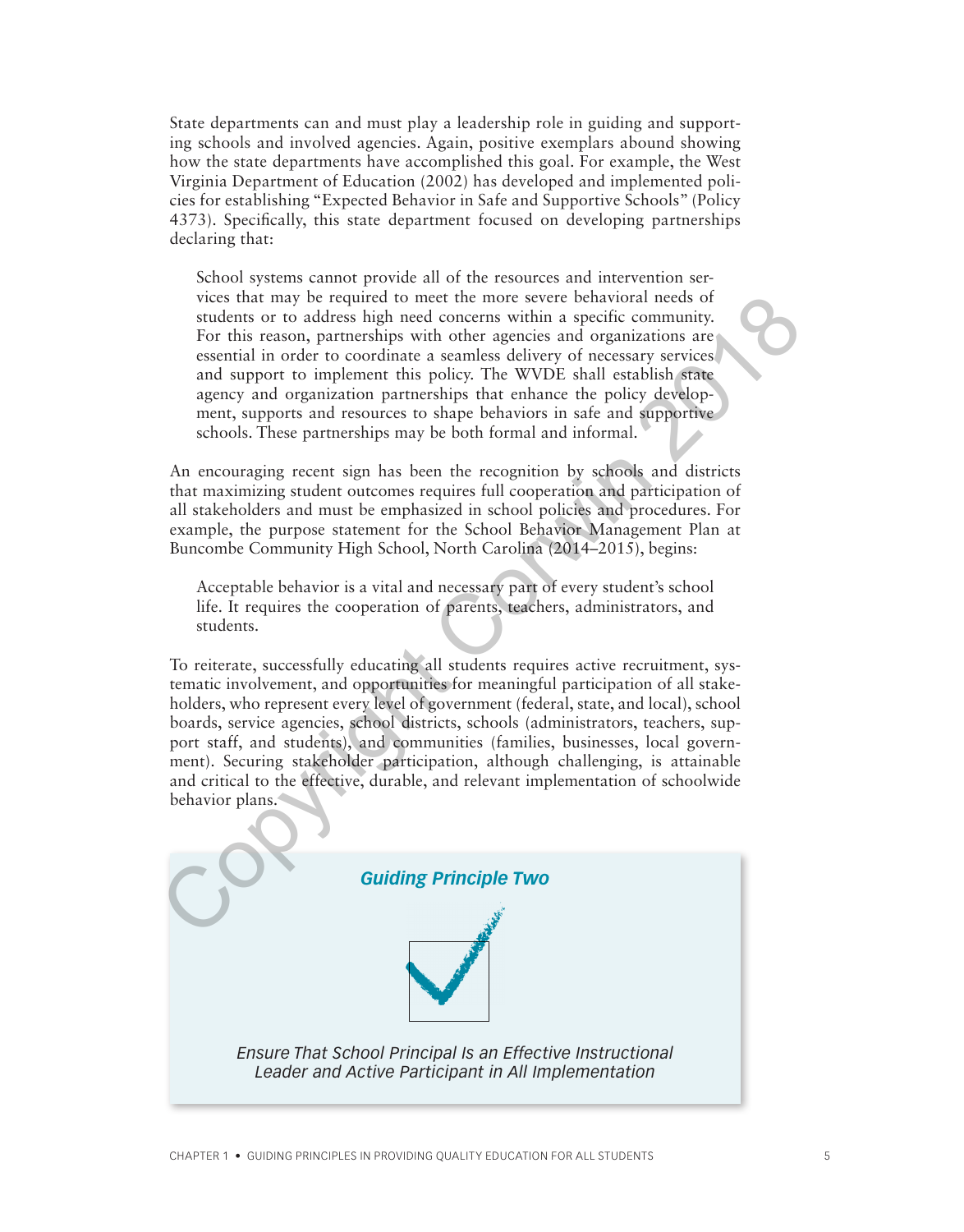Without an effective school leader, successful schoolwide implementation of any practice or policy is likely to be limited and not long lasting, and teachers are limited in what they can accomplish with their students (Louis, Leithwood, Wahlstrom, & Anderson, 2010; Sugai, O'Keeffe, Horner, & Lewis, 2012). Implementation success is affected by the degree of agreement or conflict between the school principal and leadership in the district office, on the school board, or from the state department. Implementation is further influenced by (a) frequency with which policy focus and direction change, (b) degree of emphasis on evidence-based practices, and (c) philosophical or theoretical perspective of new leadership.

Although major policy and initiative decisions are made at the district and state levels, support for and translation of these decisions into action occurs at the school level and under the guidance of the school principal. Current research summaries reinforce the importance of the school principal:

- 1. Effective school principals are competent instructional leaders.
- 2. Successful and sustained implementation of schoolwide turnaround efforts requires 4–6 years with a consistent school principal who is a competent instructional leader.
- 3. Effective school principals serve as the "funnel" for effectively and efficiently prioritizing and translating district, state, and federal policy into relevant and culturally/contextually appropriate practices at the classroom and school levels.
- 4. Effective school principals influence student outcomes by focusing on (a) schoolwide factors (e.g., discipline, climate, organizational routines); (b) design and implementation of classroom instructional routines, curriculum, and behavior management; and (c) establishment and sustainability of highly competent teaching staff (academic and behavioral). Although major policy and initiative decisions are made at the district and state<br>
levels, support for and translation of these decisions into action occurs at the<br>
school level and under the guidance of the school princip
	- 5. Effective school principals continuously and actively model expected practices and professional behaviors.
	- 6. Effective school principals are regular and active participants in school leadership teams that are addressing schoolwide high priorities.
	- 7. Effective school leaders ensure that all students have equitable access to a full continuum of academic and behavioral supports that overtly values and addresses diversity related to disability, race, ethnicity, language, gender, culture, etc.

(Bellamy, Fulmer, Murphy, & Muth, 2007; Louis, Dretzke, & Wahlstrom, 2010; Richter, Lewis, & Hagar, 2012; Sugai, O'Keeffe, Horner, & Lewis, 2012)

These leadership characteristics have direct bearing on the development and implementation of proactive schoolwide discipline plans. The school principal must (a) be an active participant on the school behavior leadership team, (b) establish and maintain behavior as a high schoolwide priority, (c) model the practices expected of staff members and students (e.g., data-based decision making, social skill practices, and accountability), (d) provide targeted and intensive supervisory support for nonparticipating staff members, and (e) align district and state policies and requirements with school and classroom priorities.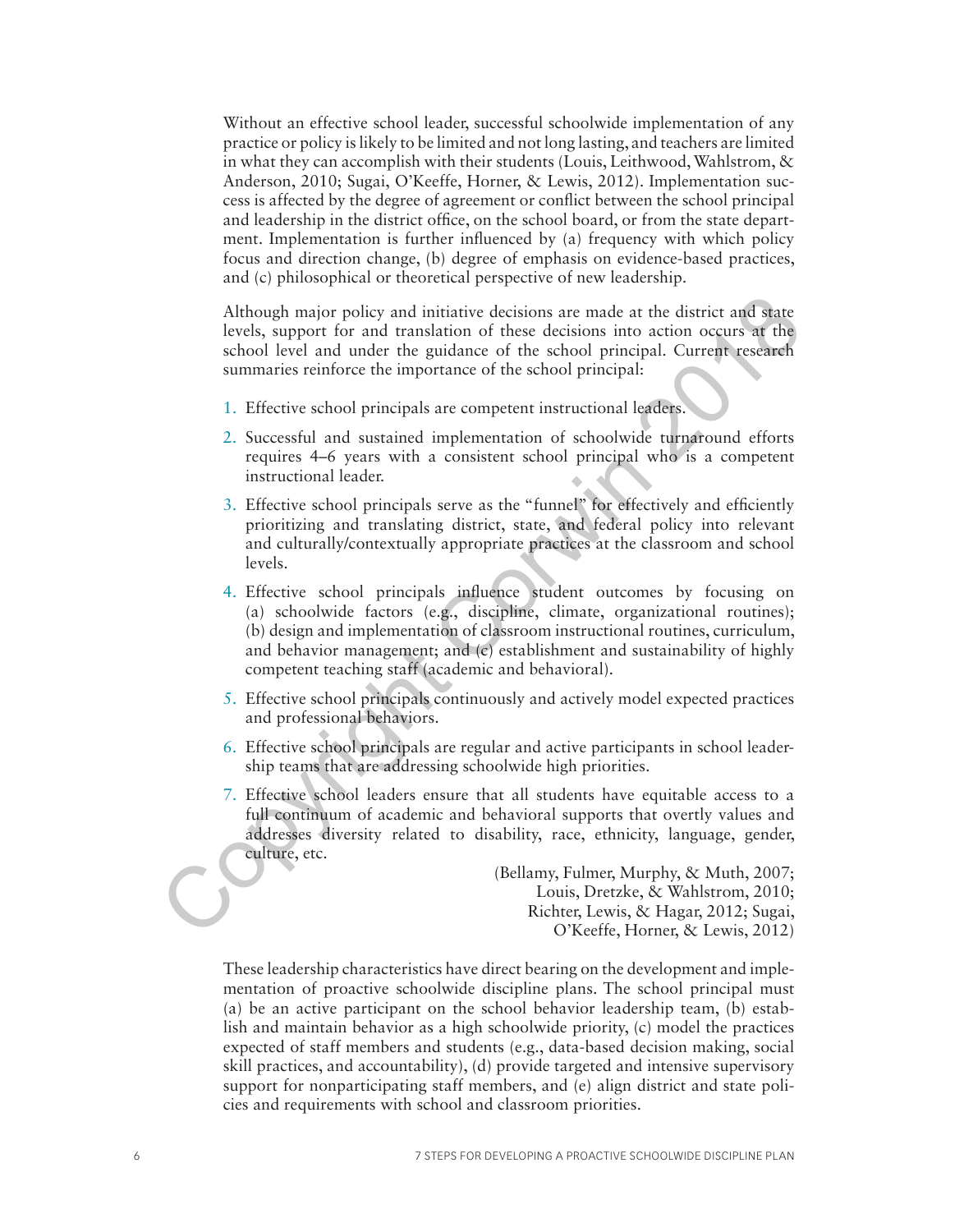## *Guiding Principle Three*



*Develop Systems to Ensure All Students Have Access to the Best Instructional and Behavioral Practices for School Success*

Few would argue at a philosophical or even a political level that all children have a civil right to an effective education. As a result, we have heard supporting statements, such as "All children can learn," "We are bound to provide quality education for all children," or "All children can succeed. No excuses, no exceptions." Similarly, we recall that the ambitious No Child Left Behind (NCLB) Act of 2001 authorized extensive federal funding and guidelines to support K–12 education to ensure that all students learn to a satisfactory standard. In December of 2015, former President Obama signed into law the Every Student Succeeds Act (ESSA) (2015) that replaced NCLB and reauthorized the 1965 Elementary and Secondary Education Act. Like NCLB, ESSA provides governance for the United States K–12 public education policy and continues a focus on "all students."

Unfortunately, these well-intentioned efforts have not improved outcomes in a great number of schools for so many of our students. For example, results from the 2015 Programme for International Student Achievement (PISA) report indicate that the United States ranking remains in the middle of 35 countries, basically unchanged from 2006 rankings (Organization for Economic Co-Operation and Development [OECD], 2015). In addition, results from decades of research have shown that students of color, from low SES, and with disabilities are disproportionately subjected to significantly high rates of school suspension practices (Gregory, Skiba, & Noguera, 2010; Losen & Gillespie, 2012; McIntosh, Girvan, Horner, Smolkowski, & Sugai, 2014; U.S. Government Accountability Office, 2013). This long-standing disproportional treatment has several deleterious education outcomes for these disadvantaged students. For example, at the national level, Black (69%) and Hispanic/Latino (73%) students graduate at much lower rates than their white peers (86%) (Governing, the States and Localities, 2012). Similarly, school dropout rates are disproportionately higher for students of color (Skiba, Michael, Nardo, & Peterson, 2002). Develop Systems to Ensure All Students Have Access to the Best<br>
Instructional and Behavioral Practices for School Success<br>
Few would argue at a philosophical or even a political level that all effidere have<br>
a civil right

Another serious concern has been the racial and ethnic overrepresentation in special education (U.S. Government Accountability Office, 2013). Moreover, a disturbing national trend indicates that growing numbers of students with behavioral issues are channeled from the schools into the juvenile and justice systems. In effect, we have been sustaining a fast track to prison for many of our students (Aljazeera, America, January 23, 2014; Gonzalez, 2012).

In general, despite a documented set of effective instructional and behavioral practices, large numbers of nonwhite ethnic groups and students with disabilities are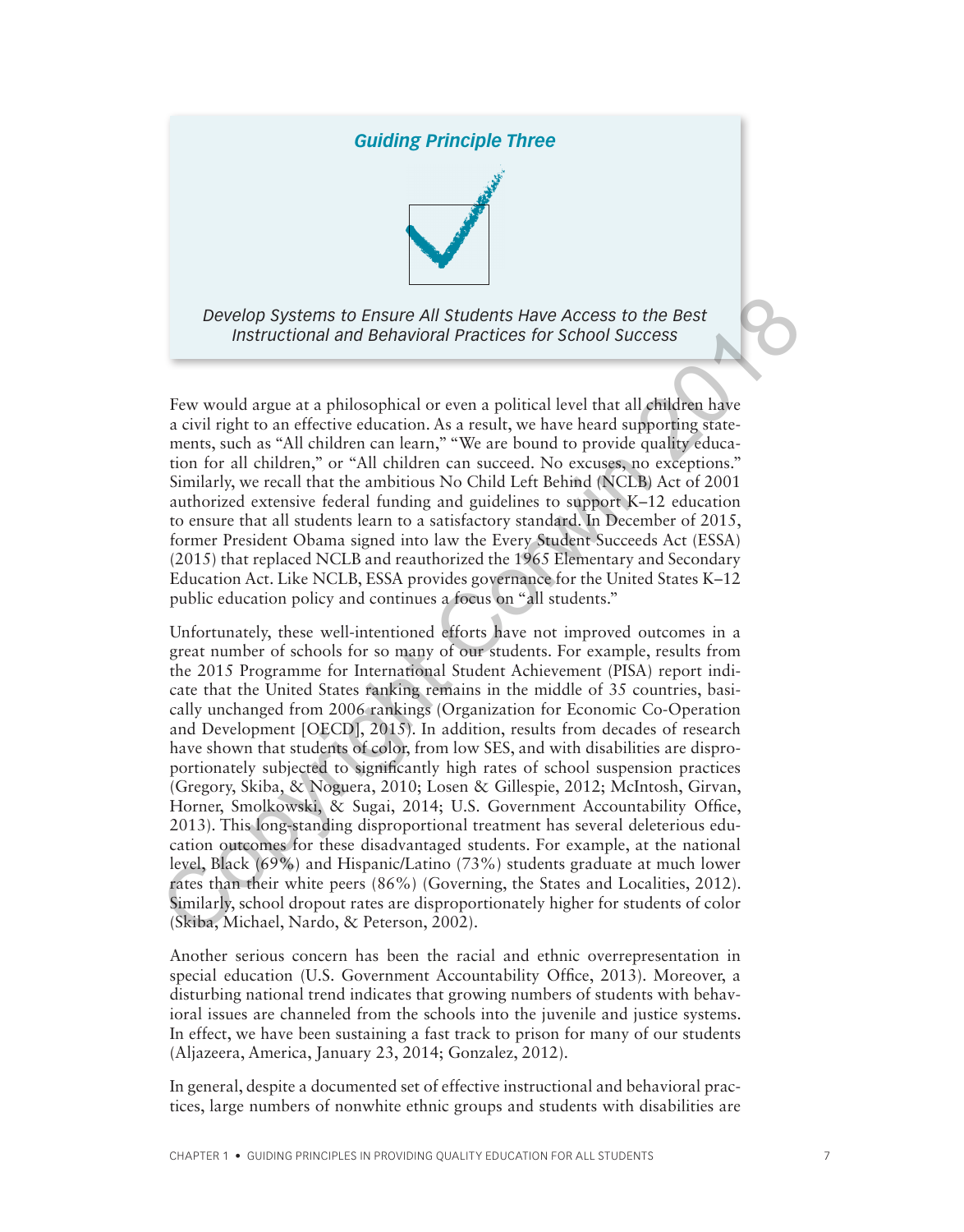failing in our schools. A clear need exists to adopt school models that are designed to ensure that *all students* will succeed in our schools regardless of ethnicity or disability. The emphasis must be on the systems that are in place for the delivery and implementation of effective practices, that is, giving educators opportunities to implement with fidelity and sustainability.

Fortunately, comprehensive and effective models designed to serve all students are already operating in some schools and districts. For example, a successful approach or framework developed and extensively implemented by PBIS is depicted in Figure 1.1. A key element is the development and implementation of a continuum ("triangle") of academic and behavior support for all students and the addition of more intensive supports for students who are at high risk of failure and/or are unresponsive to general or universal programming. Adopting the public health prevention logic, PBIS invests in a continuum of practices and systems that are selected and implemented so that all students have maximum opportunity to experience success. At tier 1 (universal), the goal is to ensure that most students (~80%) are academically and behaviorally successful across all staff, settings, and time. At tier 2 (targeted), additional group-based practices are added for those students who require additional supports to benefit  $(-15\%)$ . At tier 3 (intensive), students whose behaviors are at most risk and/or are unresponsive to tier 1/2 practices and systems are provided specialized individualized supports  $(-5\%)$ .

In Section II of this book, we address the first of these levels—*Universal Prevention.*  The assumption is that if this level of intervention is firmly in place, targeted and intensive levels of intervention are more likely to be implemented successfully.



#### **FIGURE 1.1** Continuum of Schoolwide Instructional and Positive Behavior Support

SOURCE: www.pbis.org, OSEP Center on Positive Behavioral Interventions and Supports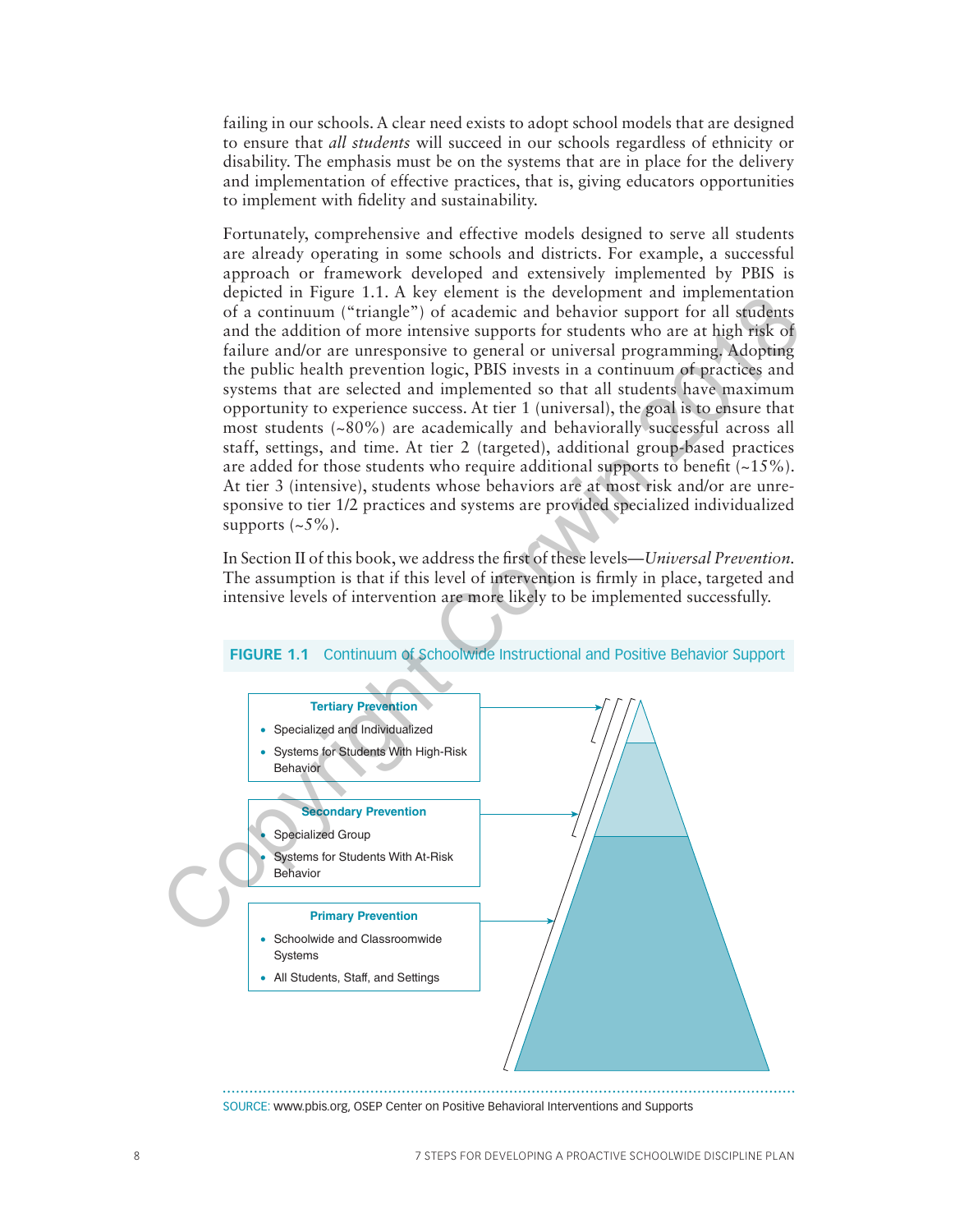## *Guiding Principle Four*



*Implement Instructional and Behavior Practices and Systems Concurrently Within Multitiered Support Continuum*

Results from a growing body of research indicate a direct relationship between academic performance and problem behavior in schools (Algozzine, Wang, & Violette, 2011; Freeman et al., 2015; Hagan-Burke et al., 2011; McIntosh, Chard, Boland, & Horner, 2006; McIntosh, Horner, Chard, Dickey, & Braun, 2008; Read & Lampron, 2012; Wang & Algozzine, 2011). If teachers are spending considerable time in managing student behavior in the classroom, less time is available for engaging these students (and others in the class) with instruction and learning (Barriga et al., 2002; Nelson, Jolivette, Leone, & Mathur, 2010). Similarly, chronic problem behavior exhibited by students in schools usually leads to suspensions and expulsions, which, of course, disrupt the delivery of instruction to these students, resulting in lower academic achievement for them (Christle, Nelson, & Jolivette, 2004; Skiba & Sprague, 2008). Other studies have shown that problem behavior is predictive of lower academic performance and, conversely, that low academic performance is predictive of behavioral problems (Lassen, Steele, & Sailor, 2006; McIntosh, Horner, Chard, Dickey, & Braun, 2008; Tobin & Sugai, 1999). Implement Instructional and Behavior Practices and Systems<br>
Concurrently Within Multitiered Support Continuum<br>
Results from a growing body of research indicate a direct relationship between<br>
academic performance and proble

For all students to succeed in school, we need to systematically address this well-documented reciprocal relationship between academic performance and problem behavior. In effect, we need to implement effective systems that simultaneously address *both* academic and behavioral needs for all students (Sadler & Sugai, 2009; Tracy, 2013).

Just as a continuum of support is needed for students with behavioral concerns, the same processes are being used on an increasing basis to provide a continuum of support for students with academic problems. In special education, Response to Intervention (RtI) has evolved as a model using tiered practices in which the instruction delivered to students varies in systematic ways to ensure that the nature of the students' learning difficulties is effectively addressed (Fuchs & Fuchs, 2006; Gersten et al., 2009; Kame'enui, 2007; Tracy, 2013). More recently, Multi-Tiered Systems of Support (MTSS) has become the umbrella for the application of integrated practices and systems that are organized in a continuum for all students (Tier 1) but with increasing specialized and intensive supports for groups of students who are unresponsive and/or present high risk for failure (Simonsen et al., 2014; Sugai & Horner, 2009; Sugai, Simonsen, Freeman, & La Salle, 2016). The integration of behavior support and school mental health also reflects an MTSS approach (Stephan, Sugai, Lever, & Connors, 2015).

Given the close relationship in schools between academic performance and problem behavior, several researchers have reported that more efficient and effective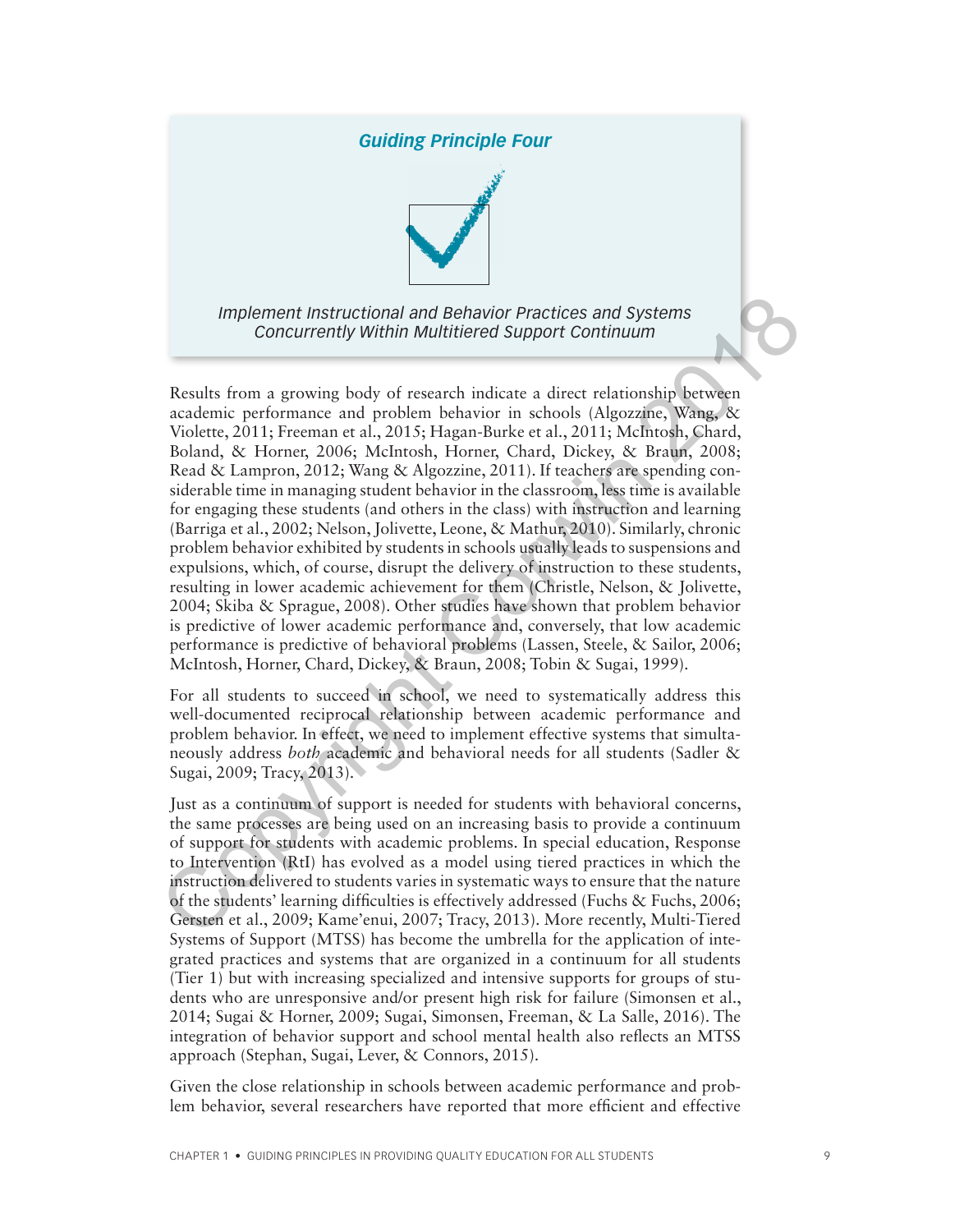

SOURCE: www.pbis.org, OSEP Center on Positive Behavioral Interventions and Supports

results are obtained when tiered delivered systems for instructional and behavioral support are implemented *in conjunction with each other* (Putnam, Horner, & Algozzine, 2006; Sadler & Sugai, 2009). A model for this dual intervention is presented in Figure 1.2, Integration of Academic and Social Behavior Three-Tiered Continuum of Support. The model shows two parallel continua where students are grouped according to their respective academic and/or behavioral needs. While the focus of this book is whole-school or universal interventions for behavioral support, we strongly recommend that the other tiers for *both* academic and social behavior be systematically planned for and implemented.



In Guiding Principle One, we emphasized the importance for all school stakeholders, at every level, to commit to and become actively involved in adopting, implementing, and supporting schoolwide evidence-based programs for success to be obtained for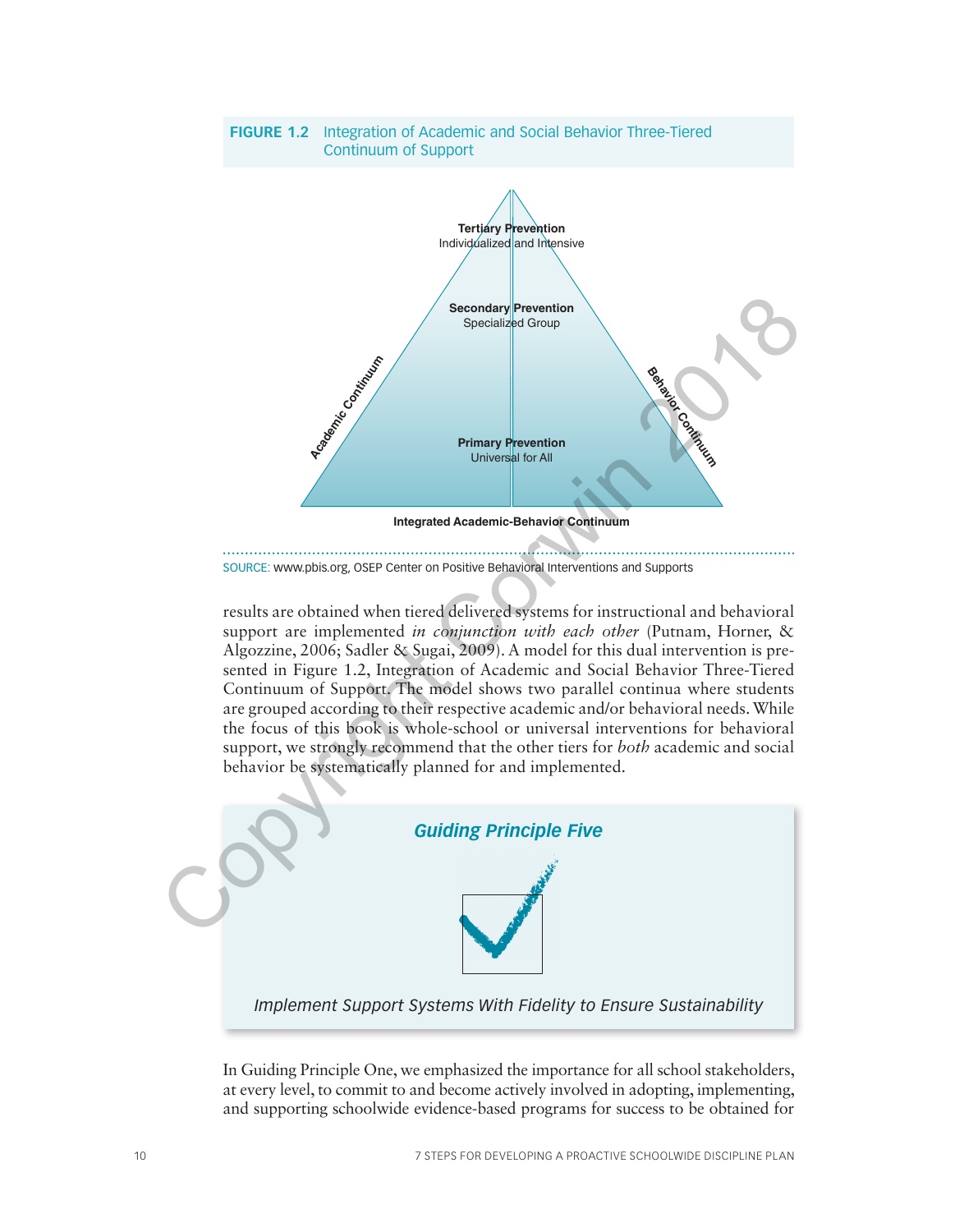all students. However, this success is not possible if commitments and systems are not in place to support implementation of effective program(s) with *high fidelity over time*. Fidelity of implementation refers to the systematic measurement of the extent to which an adopted program, practice, or initiative is implemented according to the purpose and guidelines initially designed by developers and researchers (Collier-Meek, Fallon, Sanetti, & Maggin, 2013; Hagermoser Sanetti & Kratochwill, 2009).

Achieving and maintaining high levels of implementation fidelity are important for two main reasons. First, by ensuring the implementation is accurate and efficient, achievement of the expected outcomes is increased. In an extensive review of research on fidelity of implementation, it was concluded that levels of implementation significantly affected program outcomes (Durlak & DuPre, 2008; Stockard, 2013a; Stockard, 2013b; Swanson, Wanzek, Haring, Ciullo, & McCulley, 2013). In one particularly important study, schools that met 80% of the implementation guidelines for their PBIS schoolwide implementation had greater academic gains than those who did not meet criteria (Horner, Sugai, Eber, & Lewandowski, 2004).

Secondly, fidelity of implementation results is needed to guide decisions related to maintaining, adapting, or discontinuing use of a given practice or program. Looking at student performance alone is insufficient for making decisions about student responsiveness. For example, a student's low performance could be associated with an ineffective practice, poor implementation of an effective practice, and/ or misalignment between an effective practice and the learning goals and needs of the student. Only when implementation fidelity is high and practice and student alignment is appropriate can valid decisions be made about student progress. exactivity of respective to the experimentation, it was concluded that levels of implementation and respectively inferred program outcomes (Durlak & Durler<sub>C</sub> 2008); Stockard, 2013; Stockard, 2013; Stockard, 2013; Stockard

Unfortunately, a substantial body of research indicates that many programs are implemented with low levels of fidelity of implementation to begin with (U.S. Department of Education, 2011; Mihalic, 2004), and others begin with relatively high levels but implementation fidelity decreases over time, in some cases in relatively short times (Gerstener & Finney, 2013; Martens & McIntyre, 2009; McIntyre, Gresham, DiGennaro, & Reed, 2007).

Several identified factors have been associated with lower levels of implementation fidelity. Strategies proven to be effective in controlling these factors and ensuring high levels of program implementation are described in Chapter 9, where we focus on sustaining effective implementation over time and changing conditions (Step 7: Sustaining the Plan for the Long Haul). Thus, as a critical cornerstone, stakeholders must make a firm commitment to actions and systems that support the adoptions and establishment of high fidelity implementation of proven programs *for the long haul*.

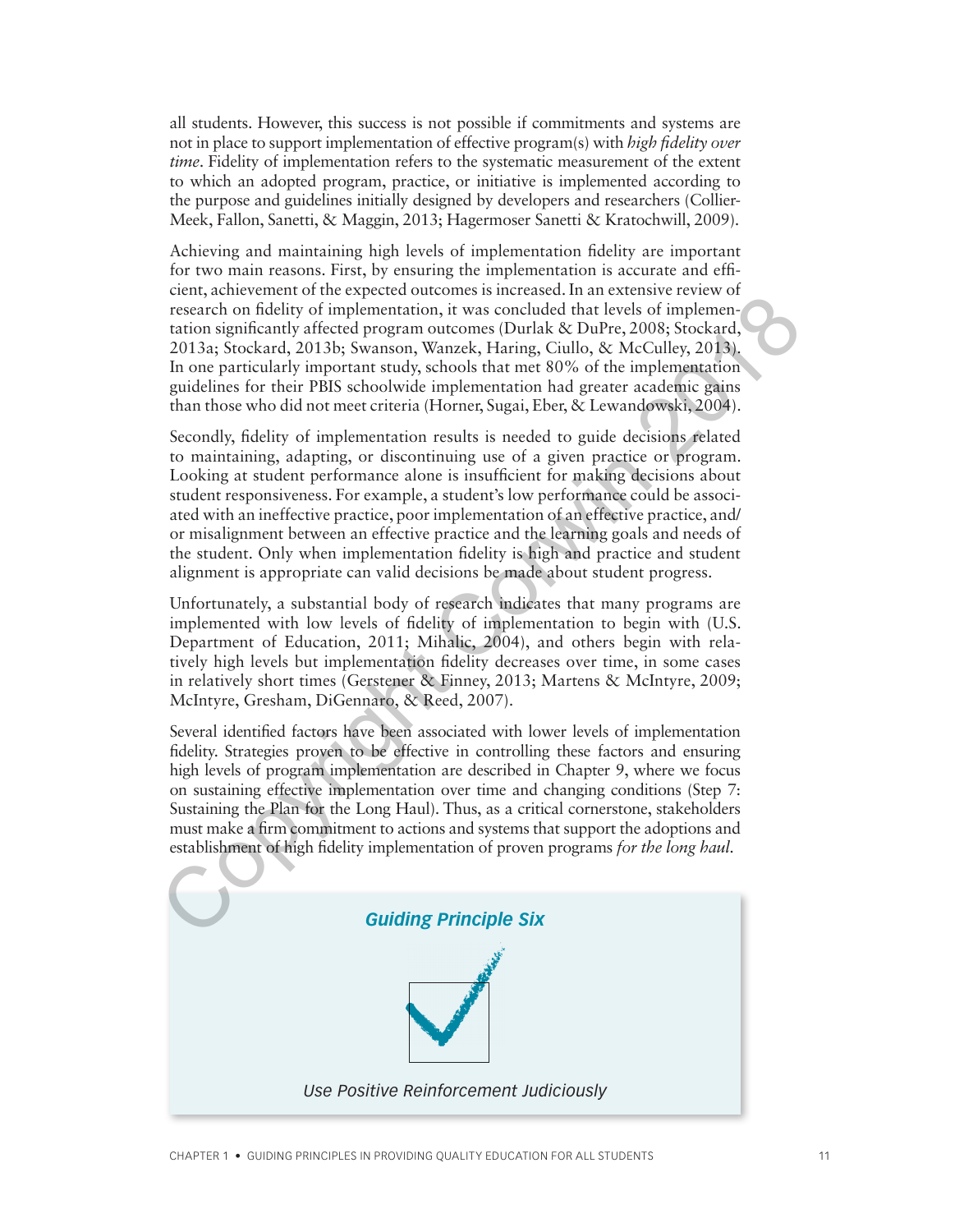Another cornerstone for developing a proactive discipline plan is the effective use of positive reinforcement. When teaching academic skills, teachers provide positive feedback, recognition, and acknowledgment (e.g., grades, points, praise, and certificates) when students answer accurately in response to opportunities to develop their academic skills and behaviors (e.g., "Well done, Tamika, yes, democracy is a system of government by the people."). They know that this practice is important to firming up learning, building fluency, and maintaining skills over time. When teachers see students making academic errors, they provide corrective feedback (e.g., "Almost, Jorge; you used the correct formula for calculating the hypotenuse of a triangle, but remember it only works when determining the length of the side opposite a right angle.") and at the first opportunities give positive feedback when the corrected response is displayed (e.g., "That's it, you used the formula with that triangle because it had a right angle and not with the other one that did not.").

Our position on the use of positive reinforcement is clear. When judiciously applied, positive reinforcement is not only a desirable practice for academic learning; it is an equally essential component for effective instruction of social behavior learning. As such, positive reinforcement is absolutely critical for developing social behaviors at the individual, whole classroom, and school levels. The academic application of positive reinforcement to social behavior is exactly the same. During initial social skill acquisition, positive feedback is frequent and informative (e.g., "You got it, Adrian! Always stop and check yourself when you see one of your friends being teased."). If social behavior errors occur, corrections are given and opportunities to reinforce appropriate responses are positively reinforced (e.g., "Remember, Ranin, when you raise your hand to get my attention, please wait quietly."). or a triangle, but remember it rolly works when decremining the length of the side<br>of particular eright angle.<sup>30</sup>) and at the first opportunities give positive feedback when<br>the corrected response is displayed (e.g., "Th

In this book, we extend positive reinforcement from individual student to development and implementation of effective, proactive, schoolwide discipline plans. Positive reinforcement is presented as a key step in Chapter 5 for teaching the school's behavior expectations. Similarly, in Chapter 6, and especially in Chapter 9, positive reinforcement plans are described for maintaining expected behavior once it is established. Finally, positive reinforcement is presented in Chapter 7 as a critical tool for correcting problem behavior. In effect, we strongly recommend practices that involve the careful and systematic application of positive reinforcement as a primary cornerstone of this book.

We also acknowledge that despite a preponderance of supporting empirical evidence of the effectiveness of using positive reinforcement practices and systems (e.g., token economies, point recognition plans, reward systems, and verbal praise), to cultivate and maintain quality student behavior, some individuals suggest that the use of positive reinforcement can have negative effects on student learning, motivation, and growth (Kohn, 1993a; Kohn, 1993b; Pink, 2012). We find that this position is based on differences in theoretical perspective (e.g., humanism vs. behaviorism); inappropriate procedural use of positive reinforcement (e.g., "If you do that again, I'm taking your points away," "How can I give you a praise when you behave so poorly?"); or developmentally and culturally inappropriate applications (e.g., "Everyone look at how well Haru has managed his anger."). Any effective program can be misused or incorrectly understood.

Since these positions and interpretations can cause division among staff and present barriers to full implementation, we suggest that school teams and leadership (a) adopt a defendable and documented theoretical perspective (e.g., behaviorism)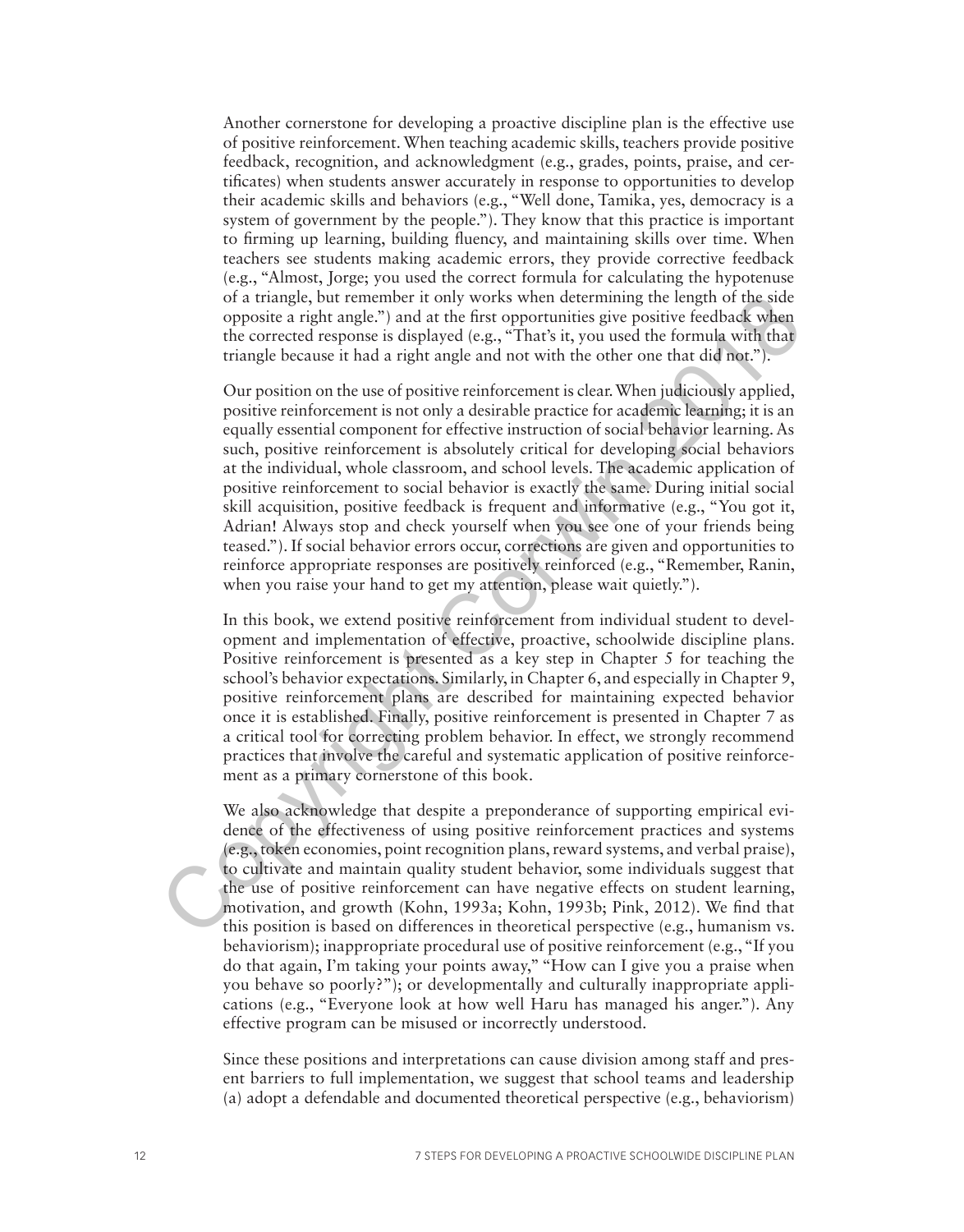and understand its essential features, (b) align the use of positive reinforcement with cultural and contextual features of the implementation environment, (c) monitor implementation fidelity to ensure accurate and appropriate use, and (d) continually collect data on observable direct and indirect effects on student behavior.

Finally, we are proponents of the use of positive reinforcement and its supporting empirical evidence. However, if staff members are unclear, skeptical, or oppositional, then time must be allocated to reach some level of agreement in the initial start-up step of implementation: Chapter 3: Step 1, Getting Started. Failure to obtain understanding and agreement may result in inconsistent levels of implementation throughout the school, leading to mediocre or negative outcomes and may cause divisions among staff.



One of the more encouraging trends in public schools in recent years has been greater involvement in and commitment to the collection and usage of data. Data are used to assess student academic and social behavior, select and evaluate programs, assess implementation fidelity, make decisions for resolving issues, and planning for the future (Blanc et al., 2010; Bradshaw, Waasdorp, & Leaf, 2012; Chafouleas, Riley-Tillman, & Sugai, 2007; Halverson, 2010).

However, some critical issues need to be systematically addressed in the way data collection and analysis are administered for this resource to become a more widely used cornerstone in significantly impacting student achievement and social behavior. Three major concerns must be addressed: (a) understanding the purpose of data collection, (b) having timely and efficient access to useful data displays, and (c) establishing accessible expertise to use the data.

## **UNDERSTANDING THE PURPOSE OF DATA COLLECTION**

While it is encouraging that so many schools and districts are collecting data, the concern is that the activity does not go much beyond data collection—that is, why are data being collected? As Slotnik and Orland (2010) noted, we have become "Data rich and information poor." A common concern among educators is that they are required to gather large amounts of data that do not directly serve them. That is, data are collected and submitted to state and federal departments or to the district office, and that is the extent of their use (U.S. Department of Education, Office of Planning, 2011).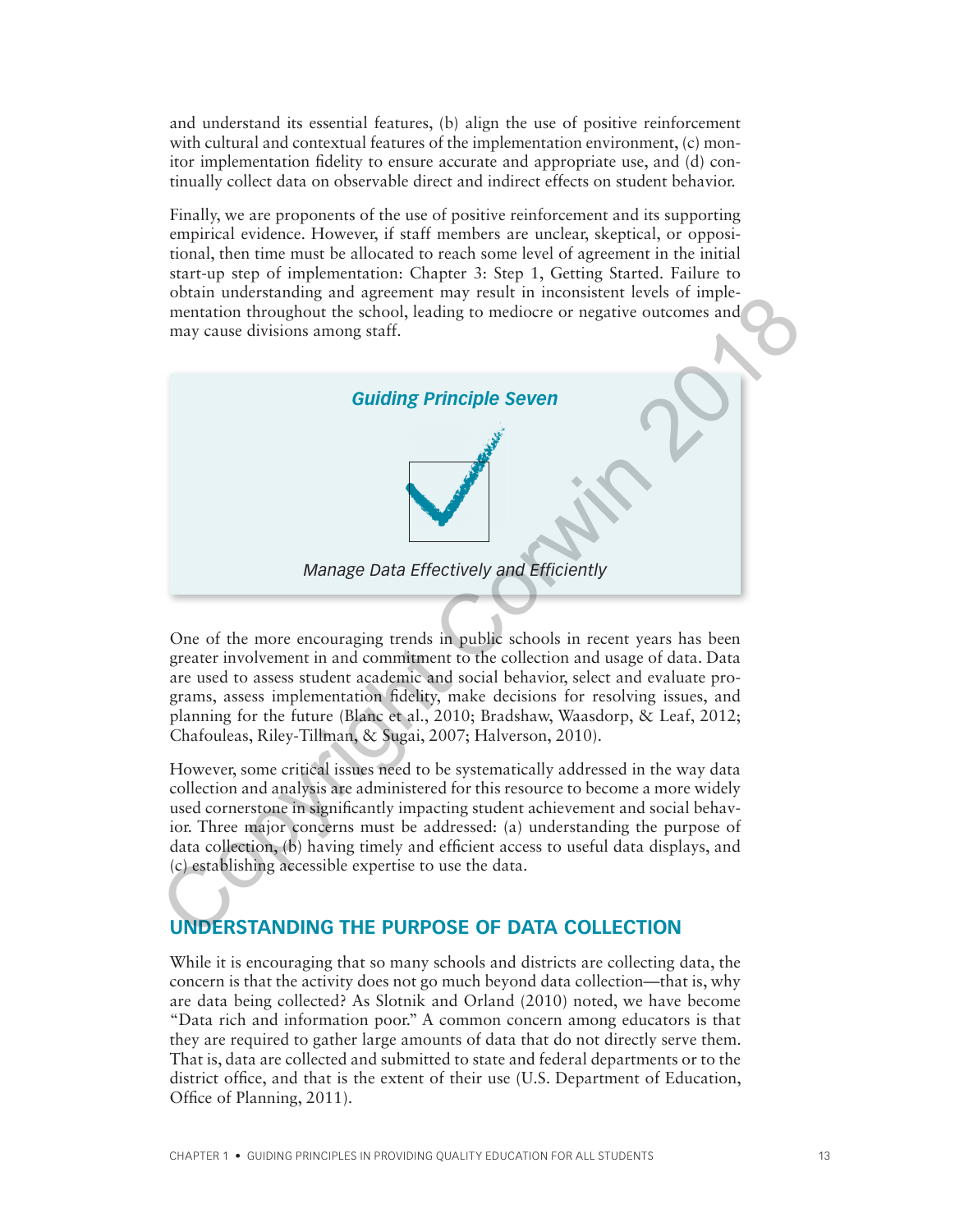In other cases, schools are expected to use this large database to distill information related to generic questions or "big ideas" related to learning that have little application to academic instruction, behavior supports, or school climate. While some gains can be made through post hoc analysis, we would argue that effective and meaningful data use is unlikely and inefficient, and can become so cumbersome that it turns educators against the whole process of data collection and analysis.

In this book, we suggest that data collection must be preceded by a clear understanding and specification of the decisions that need to be made and the questions that need to be answered. In addition, a regular schedule or routine for addressing these questions and decisions must be established, and a system for developing implementation plans based on the answers and decisions must be put in place. District- and school-level teams and leaders must pinpoint their specific teaching and learning outcomes, and then identify what specific data need to be collected when, where, and how that align with these outcomes. In other words, outcome-based questions must be determined first to know what data to be collected and how they are to be analyzed. This approach has been applied more systematically for academic goals and objectives but less so for behavior outcomes. Several exemplars of this approach have documented its effectiveness and efficiency (Colvin, Kame'enui, & Sugai, 1993; Newton, Horner, Todd, Algozzine, & Algozzine, 2012; Todd, Horner, Newton, Algozzine, & Algozzine, 2011).

## **HAVING TIMELY AND EFFICIENT ACCESS TO USEFUL DATA DISPLAYS**

If students had to wait a month to find out how they did on a spelling test or teachers had to wait until the following year to know which students had passed a major exam, they would not be able to make timely and informed decisions about what to study, what to teach (or reteach), or how to adjust their instruction. The same applies to social behavior with respect to schoolwide, classroom, and individual student behavior support. For example, at the student level, knowing that Luiz is late to class because he can avoid the daily question-andanswer warmup requires a different response than if he is meeting with his buddies behind the school building to smoke a cigarette. At the classroom level, if teachers learn from the discipline referral data that half the students have been given minor behavior incident reports for teasing and intimidation during afternoon recess, they can provide a booster social skills lesson on respectful and responsible behaviors and including others during team sports. At the school level, if less than half the student enrollment reports that the hallways, lunchroom, and other common areas are unsafe and negative, then the school climate committee can address the problem at the next faculty meeting and take some action, such as to increase active supervision or provide more precorrections and positive reinforcement. standing and spectration of the decisions that head to be make and the quest-<br>does that need to be answered. In addition, a regular schedule or routine for<br>addecesing these questions and decisions must be cestablished, an

The challenge is that data are not readily available for decision collection because, for example, (a) recording forms and processes are too cumbersome to fill out and submit; (b) when submitted, the data on the forms are not entered into a data system (e.g., spreadsheet, web-based program) if one exists; (c) when entered, summarizing and presenting the results requires complicated formulas and steps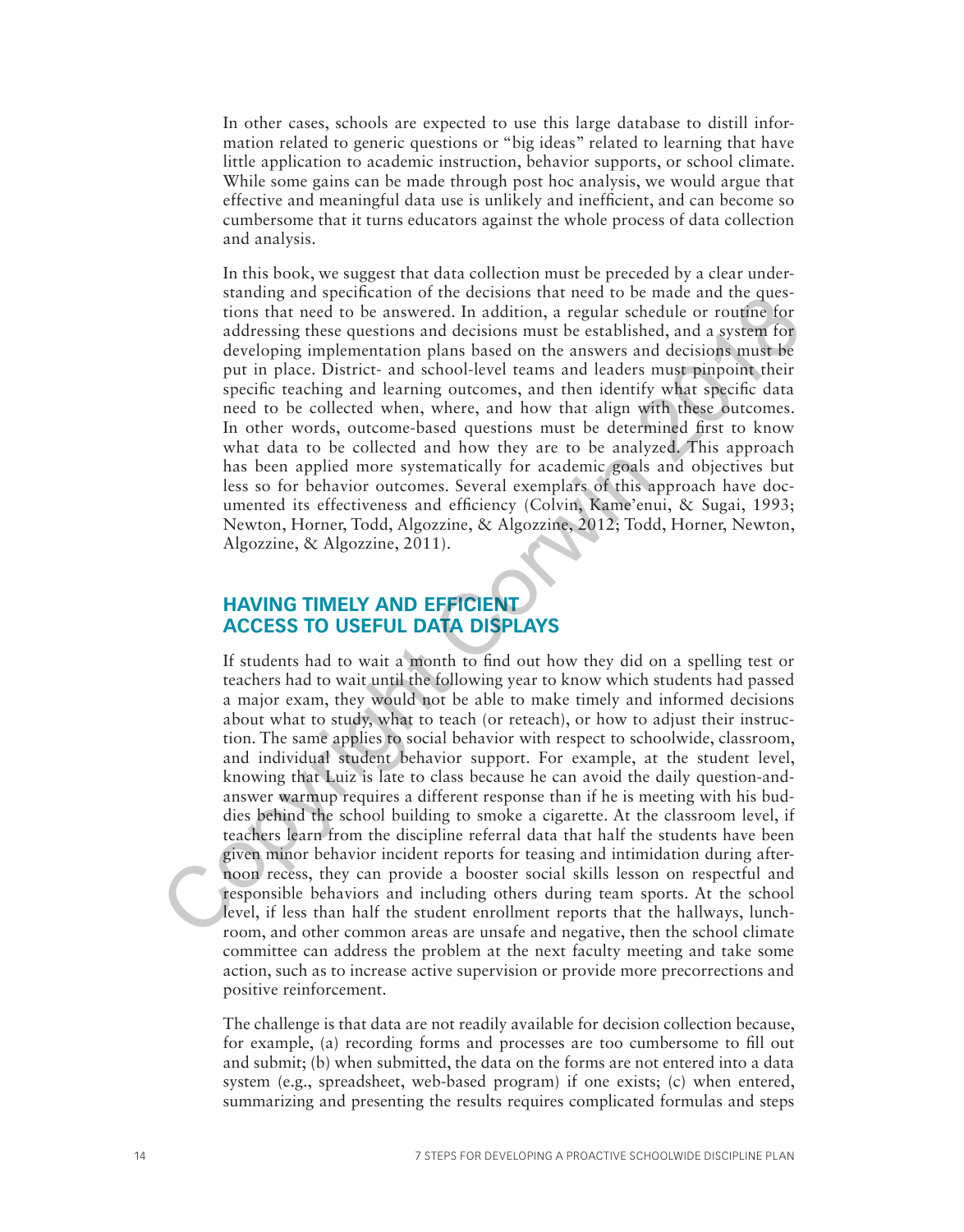that must be completed by "someone in the district technology department" and become available in 6–8 weeks; or (d) data displays are not in formats that are easily and quickly read and interpreted.

Throughout this book, we suggest that every practice that is associated with an important student outcome should be supported with a question or decision that informs educators about the effectiveness of that practice. Data systems must start with clear definitions of what is being collected and specific and efficient procedures for inputting those data. Data systems must provide immediate access to analyses and displays of information so that timely and informed decisions can be made at all levels—students, grade/classroom, and schoolwide. An excellent example of such a system can be examined at www.pbisapps.org.

Our approach is to (a) define data systems around the most important student behavior outcomes, (b) develop a small number of decisions and questions that address each outcome and inform action steps, (c) develop routines and schedules where these decisions and questions are addressed consistently and formally based on level (individual student, class/grade, schoolwide, district), and (d) link decisions and answers to specific actionable steps.

## **ACCESSING THE EXPERTISE NEEDED TO MANAGE THE DATA**

Schools and districts are required to collect and submit a full array of data to state department and federal offices for various purposes, most of which have direct or indirect impact on teaching and learning at the student level. However, we focus this book directly on student behavior, especially in relation to what and how local educators make decisions on academic and behavior teaching and learning. In this context, teachers and support staff members must be fluent at analyzing, drawing conclusions, and making decisions based on these data for their immediate student needs as well as larger programmatic decisions (e.g., grade level, school). anayses and displays of information so that timely and informed decisions can<br>be made at all levels—students, grade/classroom, and schoolwide. An excellent<br>example of such a system can be examined at www.pbisapps.org.<br>Our

Unfortunately, national studies by the U.S. Department of Education have reported results indicating that, in general, teachers and support staff do not have the necessary knowledge or skill base to manage data as a tool for effectively making informed decisions about student academic performance and social behavior (U.S. Department of Education, 2011). In a national district survey, 72% of districts cited lack of teacher preparation as a barrier to increased use of data systems. Similarly, Slotnik and Orland (2010) reported that teachers, administrators, and policymakers critically need the capacity to manage and interpret data correctly.

In this book, we emphasize giving schoolwide leadership teams the responsibility for defining data to be collected; determining important questions; organizing, analyzing, and displaying data; and making data-based decisions. At least two team members must be designated with the data management responsibility and authority. Data decision making is so important that we recommend two team members to anticipate and be prepared for personnel changes. Several schools and school districts have successfully developed data management systems, resulting in substantial gains in both academic performance and student social behavior. Details of these cases with illustrations are described in Chapters 8 and 9.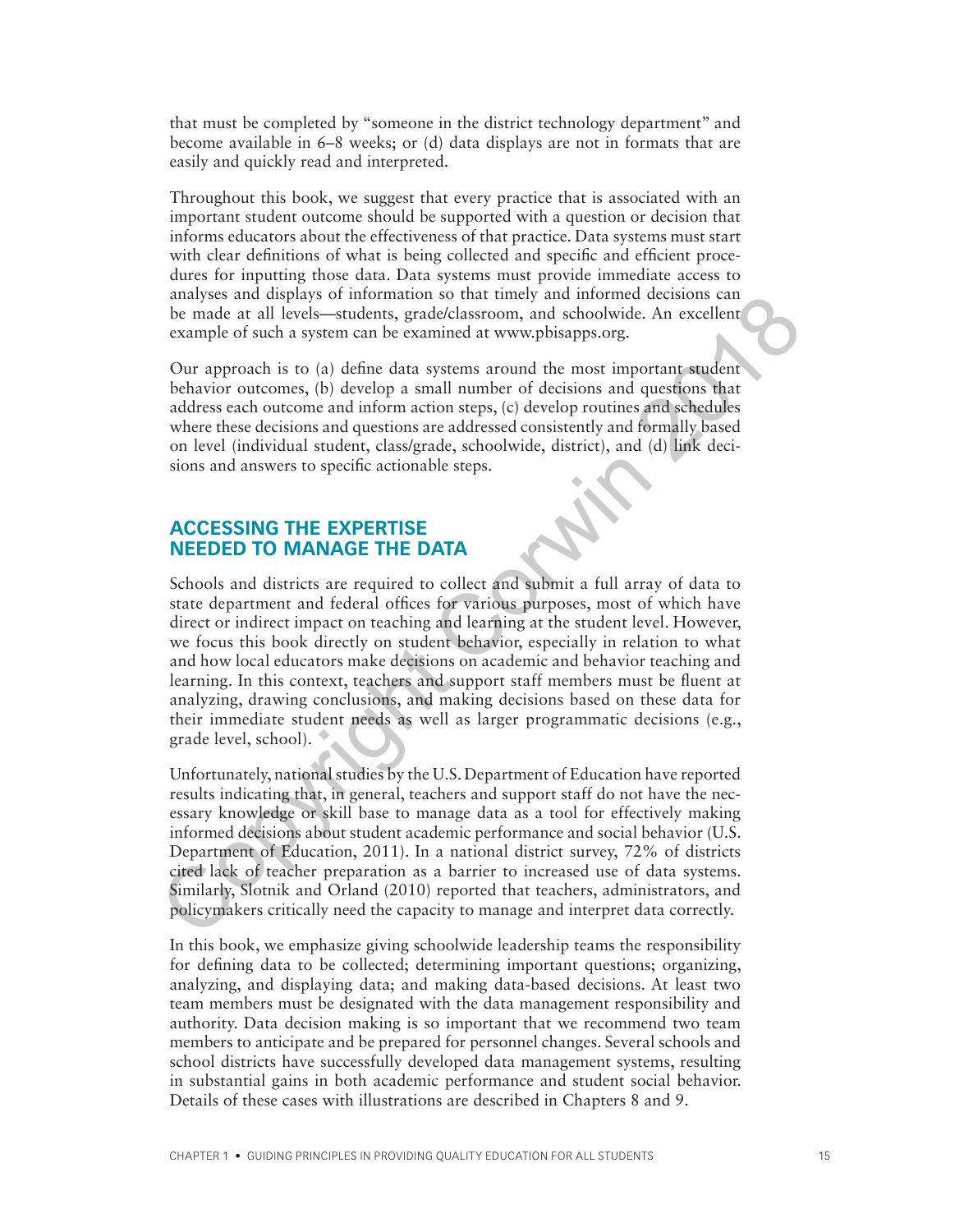## *Guiding Principle Eight*



*Utilize a Building Leadership Team-Based Approach*

We have found that implementation of schoolwide practices and systems are less likely to be accurate, durable, or sustainable if they are led by a single individual. A charismatic teacher, school psychologist with behavior skills, or passionate administrator may be useful in "jump-starting" a process, but they alone are insufficient for having the sustainable capacity to address challenges such as changing personnel and leadership, introduction of competing initiatives, adoption of district and state policies, and addressing funding shifts and deficits. In addition, relying on an individual to lead professional development, coordinate implementation, and acquire the content expertise creates a potential problem should that person, for example, have a change in responsibilities or decide to leave or transfer from the school. Utilize a Building Leadership Team-Based Approach<br>We have found that implementation of schoolwide practices and systems are less<br>likely to be accurate, durable, or sustainable if they are led by a single individual. A<br>cha

Since our goal is sustainable high fidelity implementation, we emphasize a team-led approach and process to schoolwide discipline planning. Accordingly, careful attention is given in the initial planning phase to (a) careful membership selection and stakeholder representation (e.g., grade/department, administration, classified staff, and specialists), (b) clear specification of roles and responsibilities, (c) strong administrator participation and support, (d) authority for schoolwide decision making and policy development, (d) systematic structures and routines for adequate and timely communications, and (e) decision-based data systems to inform team planning and functioning.

Researchers have found that effective operation of a team-based process is the key to successful implementation of a schoolwide plan (Marzano, Waters, & McNulty, 2005; Goh & Bambara, 2012). In addition, roles for the staff and team must be clearly defined; structures and opportunities for communications among all staff members must be provided; and efficient and predictable meeting processes need to be followed (Newton et al., 2012; Todd et al., 2011).

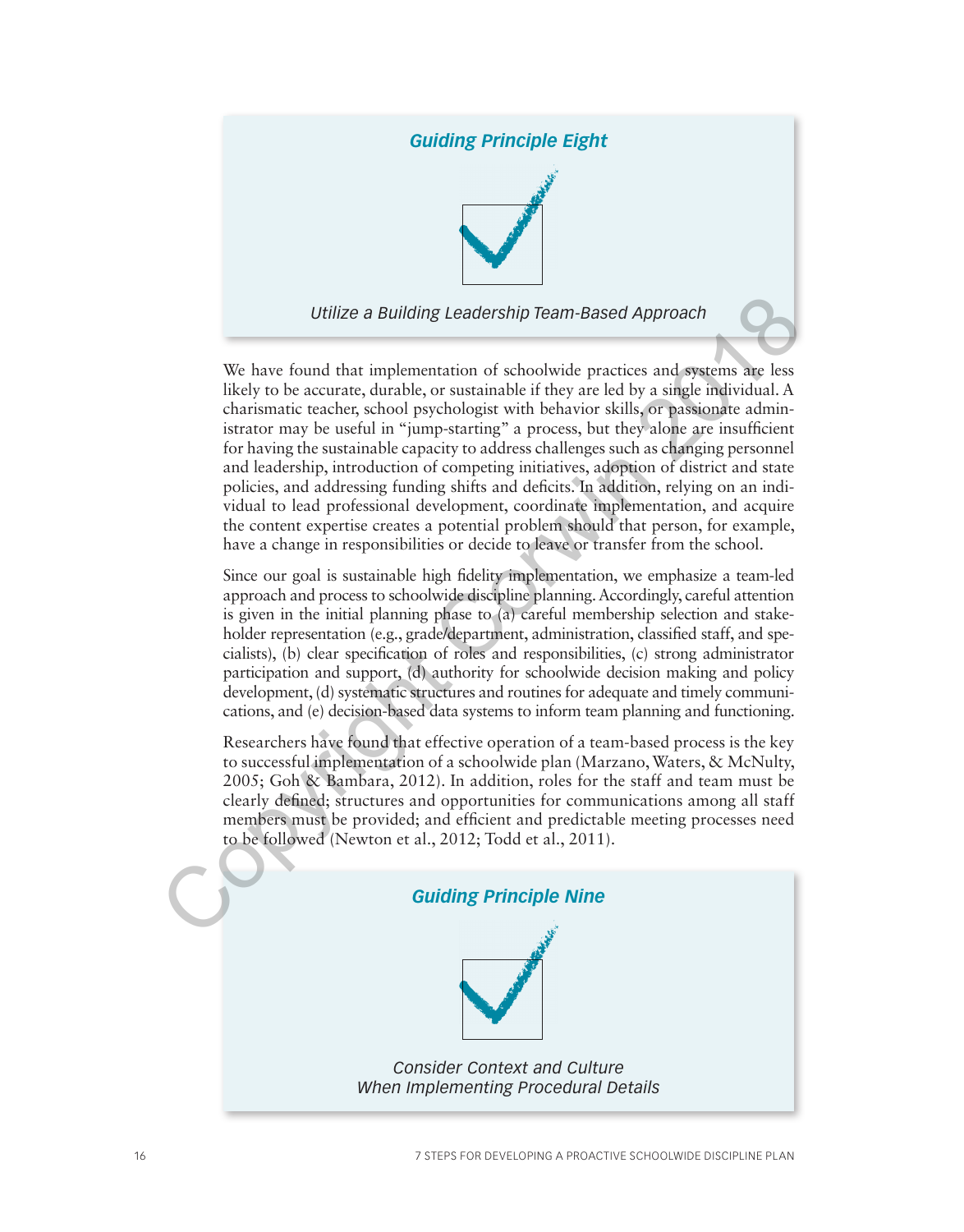Every student, teacher, administrator, parent, and community member has a learning history that is influenced by educational opportunities, familial customs, cultural heritage, social and recreational activities, and a wide range of other contextual factors (Fallon, O'Keeffe, & Sugai, 2012; Sugai, O'Keeffe, & Fallon, 2012). When establishing a schoolwide discipline system, culture and context must be considered in the development and selection of materials and examples, implementation and evaluation of behavior practices and systems, operation of team-based activities, and evaluation of progress data and answering implementation questions.

In this book, culture and context are important in all implementation processes and phases to encourage appreciation for diversity, discourage discriminatory and hateful actions, develop a strong sense of inclusive community and positive school climate, and promote objective and responsive decision making. In particular, during development and implementation activities, we carefully consider and appreciate diversity related to race, gender, culture, disability, nationality, and other context factors that have been the focus of discriminatory behavior (e.g., hate crimes, bullying behavior, exclusion, intimidation, alienation, and isolation). In addition, school-related factors such as developmental level, grade, and dress need to be addressed. In this book, culture and context are important in all implementation processes<br>and phases to cneourage approximion for diversity, discourage discriminatory<br>and hateful actions, develop a strong sense of inclusive communit

At minimum, we encourage users of this book to carefully consider what they know about their own contexts and culture as well as those of their colleagues, students, families, and neighborhoods. Positive reinforcement, for example, has been shown to be an effective practice. However, how it looks, is delivered, and is evaluated will vary in the context of elementary vs. middle vs. high school, urban vs. rural, small vs. medium vs. large enrollment, high vs. low socioeconomic neighborhood, and Native American vs. Hispanic/Latino vs. immigrant student body and community.

#### **SUMMARY**

The key underpinning of this book is that some schools and districts have been quite successful in developing comprehensive systems, with solid documentation, to enable their students to experience school success in all important domains (academic achievement, social behaviors, and other life-skill areas) and with all students; in effect, a full array of effective services from programs and practices designed to meet the educational needs of most students to the more intensive plans for meeting the needs of high-need students.

In this chapter, we have identified nine guiding principles common to the systems implemented by successful schools. Our assumption is that many more schools can achieve similar success. However, to do so, they will need to adopt and adapt these guidelines in developing their own systems to ensure success for all of their students.